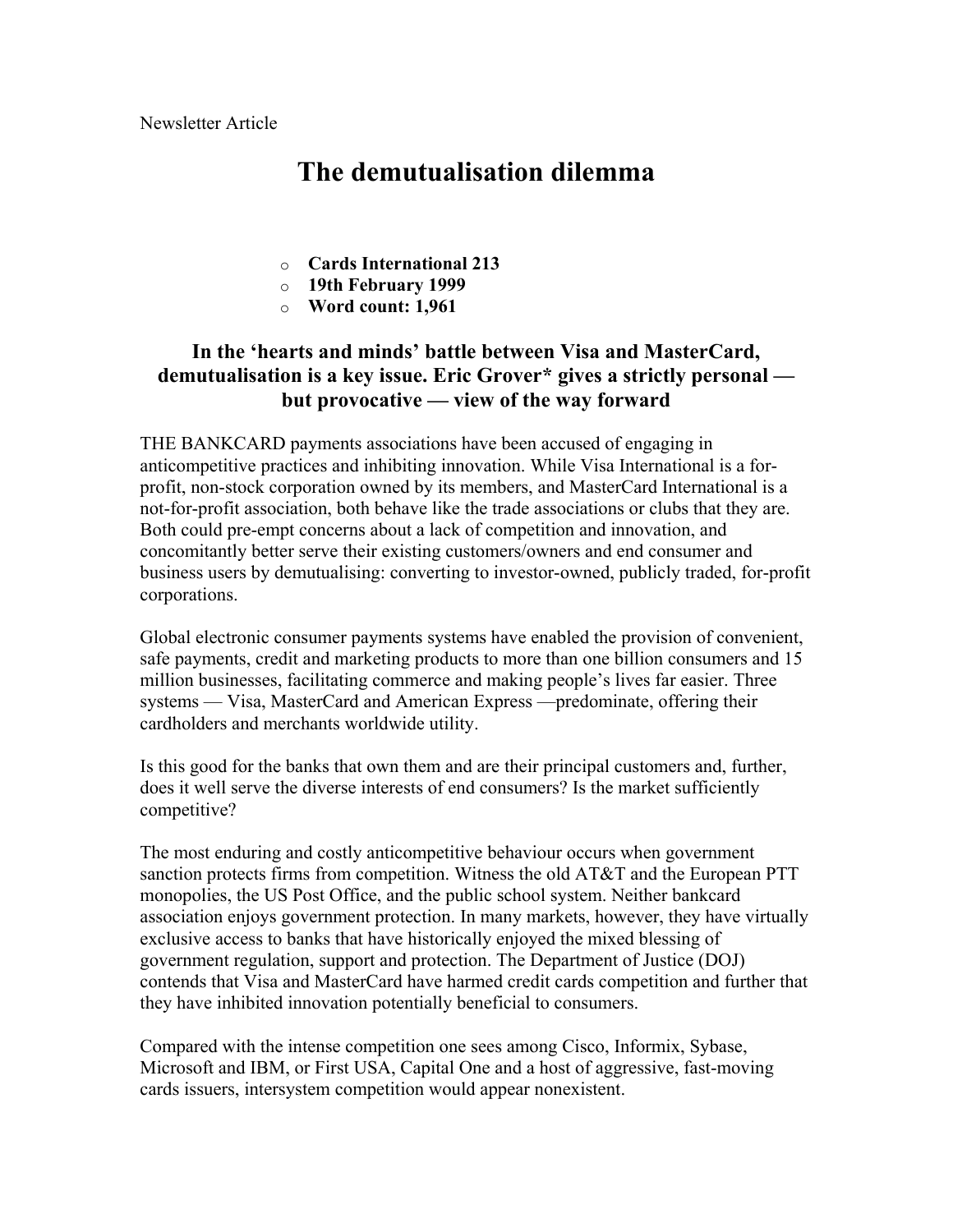It is important to distinguish between the cards issuing and merchant acquiring markets and the payments delivery system market. In the US, issuance and acquiring are ferociously competitive. Neither MasterCard nor Visa is directly in the credit cards business, however. Each provides enabling services to businesses that in turn compete in a variety of cards markets. Each manages payment brands: Visa, MasterCard, Maestro, Plus, Interlink, Cirrus, and Electron. Each provides a rule and arbitration infrastructure that has enabled thousands of independent firms to co-ordinate their offerings to cardholders and merchants worldwide, and thereby facilitated sustained massive growth. Lastly, they supply network and computer processing services to members and nonmembers. In markets where third-party processors or individual banks control significant portions of issuing and acquiring, significant authorisation and settlement processing is 'on-us' and does not pass through association systems. Many national markets have their own interbank authorisation switching and settlement systems.

The DOJ alleges that duality is anticompetitive. No-one suggests that it has enhanced competition. When the Worthen Bank challenged Visa's duality ban back in its early days, Dee Hock and Visa strongly opposed duality as anticompetitive. The DOJ's unwillingness to affirmatively bless the by-law banning duality caused them to cave in. These are clubs with by-and-large the same membership. Forcibly ending duality would create two clubs with distinct memberships. Members would therefore be more likely to countenance intersystem competition. Given current market shares, it would also weaken MasterCard, which presumably runs counter to the DOJ's aim of increasing competition.

The DOJ contends that association bylaws restricting members from issuing competing products from AmEx and Discover are anticompetitive. In 1997, the Competition Directorate of the European Commission preemptively looked at and challenged Visa's consideration of a bylaw that would have banned member banks in Europe from issuing competing products such as AmEx. Discover and AmEx want access to banks as a channel. They have, of course, access to other channels: direct — whether electronic, telephone or mail; indirect — through insurance companies, brokerage houses, retailers, telecom providers, online service providers, airlines, and other less conventional channels.

Would the market be more competitive if AmEx and Discover had unfettered access to banks as distribution partners? Absolutely. Similarly, the market would be more competitive if Visa and MasterCard were incentivised to distribute their products through non-bank channels.

Innovation requires the freedom to experiment and the freedom to fail. The association structure stifles competition because developing political consensus is the paramount consideration. The glacial pace of innovation within consumer payments systems is due to a structure in which innovations championed by management are watered down, if not smothered, working their way through nested layers of advisory and board committees composed of member bankers and management. The immense cost has been not only the delayed introduction of new products but countless innovations never born.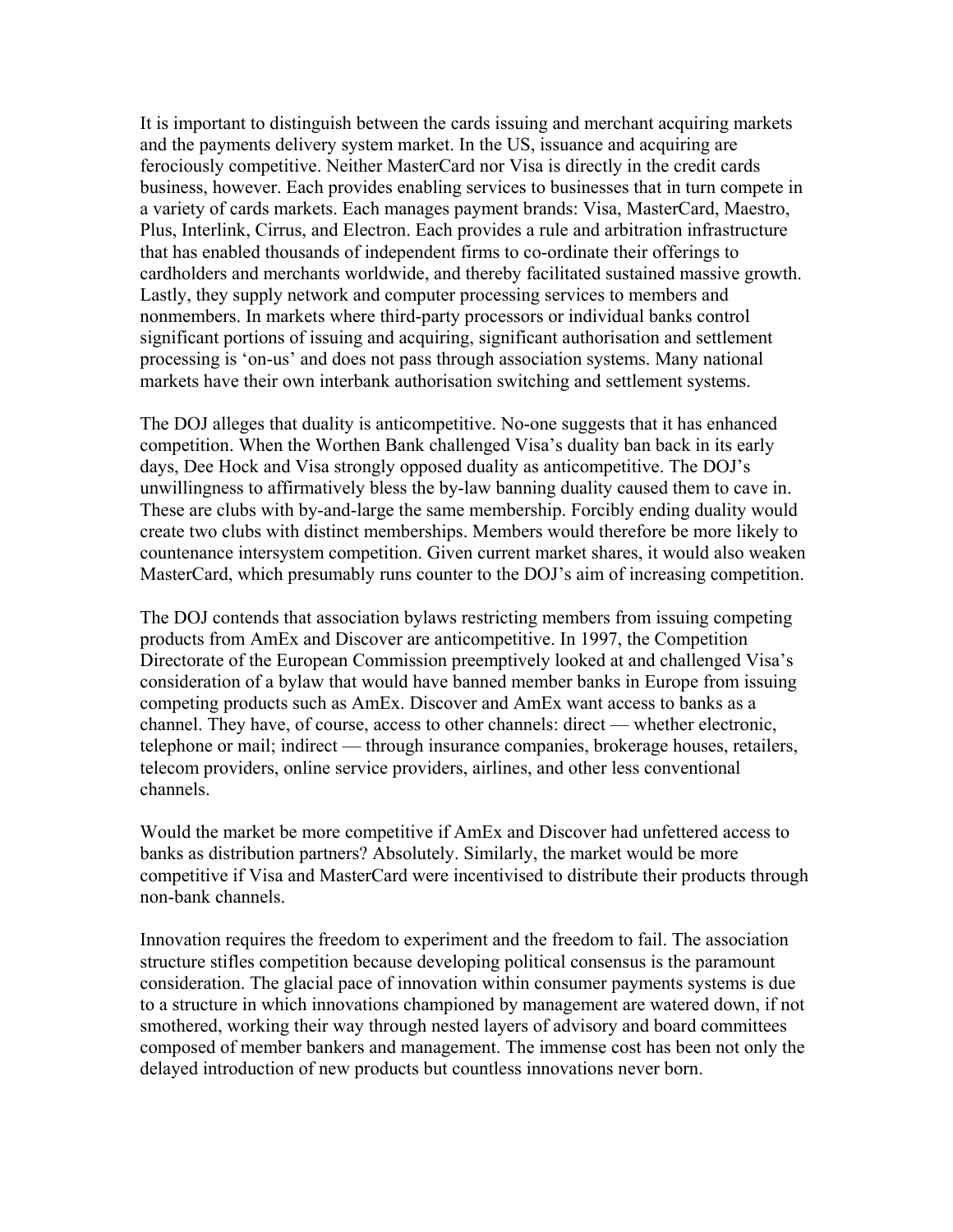Visa and MasterCard's paradigm, like the old AT&T and European PTT paradigms, is 'stasist'. Plans developed and controlled by a central bureaucracy, designed to bother noone, ensure mediocrity and produce a pace and quality of progress one would expect from the Department of Motor Vehicles, the Post Office or the old telephone monopoly.

The phone companies invested in, protected and refined the centrally managed PSTN with little significant innovation for decades. Its certainty, its reliability and its safeness were touted as proof-positive of the appropriateness of the approach.

Visa's new chief, Malcolm Williamson, likens Visa's payments delivery system to a railroad. The old-economy metaphor is not appropriate. The core of a payments transaction is digital: encrypted bits hurtling down a wired or wireless pipe. It should not much matter who owns or manages the 'tracks'. Witness the old telephone monopoly: one set of tracks, one provider. The result: minimal innovation for decades and this in spite of the fact that  $AT&T$ 's labs produced leading-edge R&D whose value was often realised elsewhere or remained to be realised after the breakup. Telecommunications deregulation brought a proliferation of new providers, plummeting prices and a cornucopia of new services.

In Silicon Valley, there is a critical mass of entrepreneurs, technologists and venture capitalists, and a culture that celebrates innovation, verve and growth. Visa sits not far from Silicon Valley and MasterCard not far from Silicon Alley.

Both, however, are culturally light years distant from the magical recipe in Silicon Valley. Many of Visa's and MasterCard's employees are not different in capacity and potential from those to be found in enterprising hi-tech Silicon Valley firms. What's different? Cisco, Oracle, Intel and, to throw in a non-Valley business, Federal Express are fast-moving and competitive. It is not that the payments titans lack for talent but that the talent's incentive system is flawed.

What then is the key to change? The entire association should be demutualised. Existing member banks would be issued shares based on their pro-rata contributions and there might be an IPO raising capital to develop the next generation of services, and, importantly, to broaden ownership. Banks that wanted to redeploy capital could do so. It is easiest to envision processing functions consuming most of the associations' resources being privatised. This would also be the most palatable to member banks.

If an investor-owned, for-profit company would offer better service at a lower cost, why should a privatised firm managing the brands, rules and interchange not produce superior performance as well? So long as there were competing systems, a dynamic rate and interchange structure, this would best serve institutions buying enabling payments system services. Some large members such as Citibank have competing brands. Would not consumers be best served if Visa and MasterCard had to compete for John Reed's brand business and processing.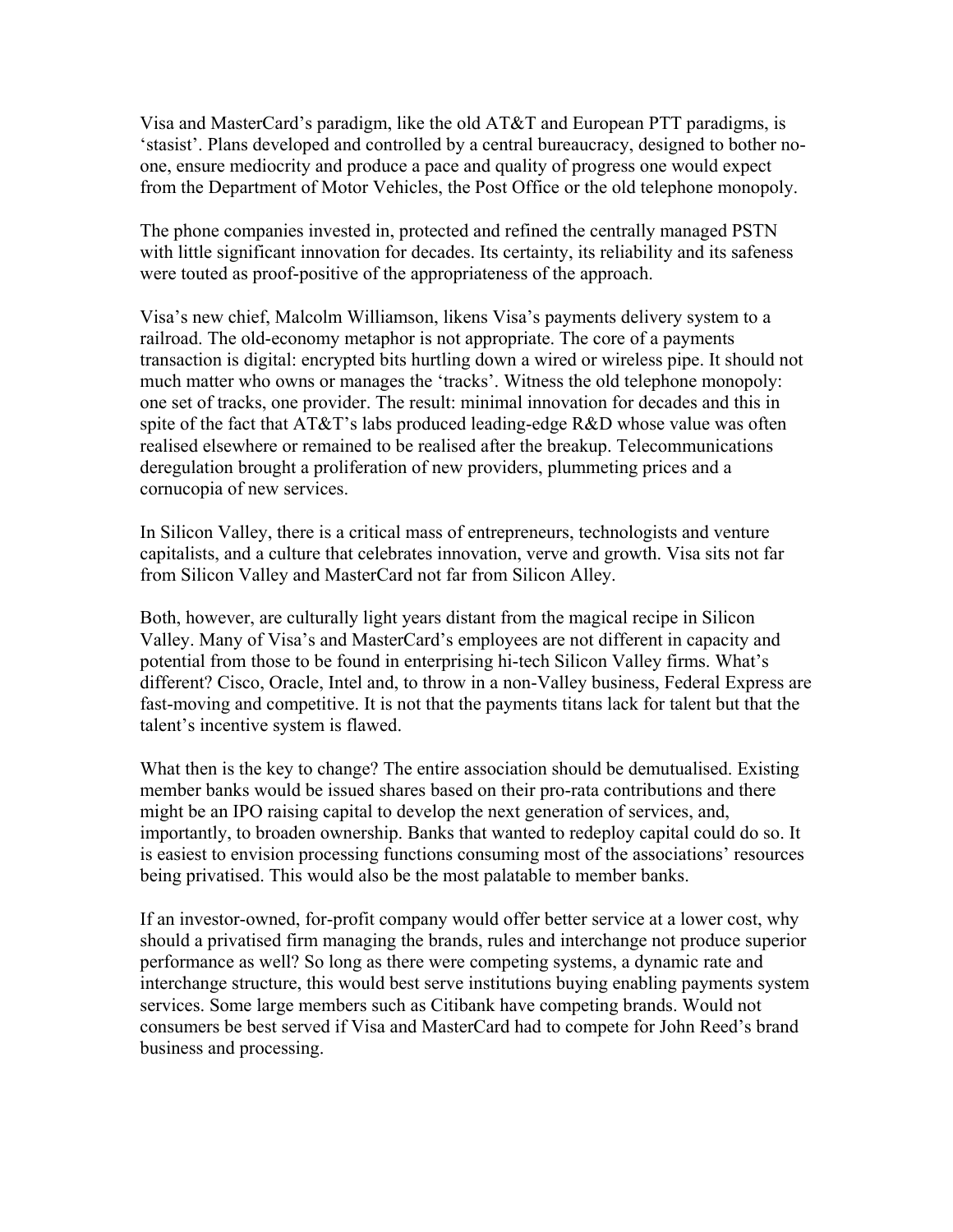It is overly optimistic to believe that the associations would initiate demutualisation themselves. There is tremendous decision-making inertia within both. While some bolder management would undoubtedly welcome the opportunity to compete, to make a meaningful impact, many, particularly among existing bank owners, will resist changing the established order. A government nudge toward making both associations overtly competitive, commercialising their management reward systems, rather than government lawyers and economists trying to recalibrate the rules, would help.

The current bankcard structure's biggest cost is innovation never tried, new functionality never realised and new services never launched.

What if the payments system associations were transformed into commercial enterprises? Drawing upon what has happened in virtually every industry that has been privatised, where the creative intelligence and energy of individuals has been unshackled, prices would fall, the pace of innovation would increase and clients would benefit from a profusion of new services.

Unfettered competition spurs relentless product improvement. Microsoft's browser Explorer became stronger because of Netscape. Both are now free. AOL improved because of MSN, Prodigy, and Compuserve. Unleashing the associations to compete would produce a trove of innovation, failures and successes.

The DOJ suggested that the mediocre progress of smart cards to date may be attributable to the associations. Maybe in some form they make economic sense, maybe they don't. Certainly the e-purse pilots in Atlanta and NYC seemed uninspired set against the multiapplication smart cards systems described by the evangelists. With exponential increases in chip power why can't Joe Sixpack have a menu of payments instruments, loyalty programmes, security information, a phone book, etc, in his wallet, or perhaps watch? Because it must be trusted and ubiquitous, both associations remain well positioned to influence, if not, drive development and commercialisation.

Both associations possessed a global payments infrastructure tying in virtually every bank, merchant and adult in the developed world and should therefore have been well positioned to build electronic payment and bill presentment systems. The electronic home payments ventures, Masterbanking and Visa Interactive, both failed. Would CheckFree and TransPoint have had opportunities to build businesses if the associations had a corporate ethos more like Cisco's?

With demutualisation, the payments systems would have a ready currency — their stock — to acquire businesses which management believed would enhance their services.

There will, of course, be objections. Threats to upset the status quo cause resistance because the advantaged inevitably fear losing. This is not a zero-sum game, however. Credit delivered via cards has expanded enormously. It would expand at an accelerating pace continuing to displace other more cumbersome vehicles for delivering consumer and commercial credit. Cash and cheques still account for more than 80 percent of payments